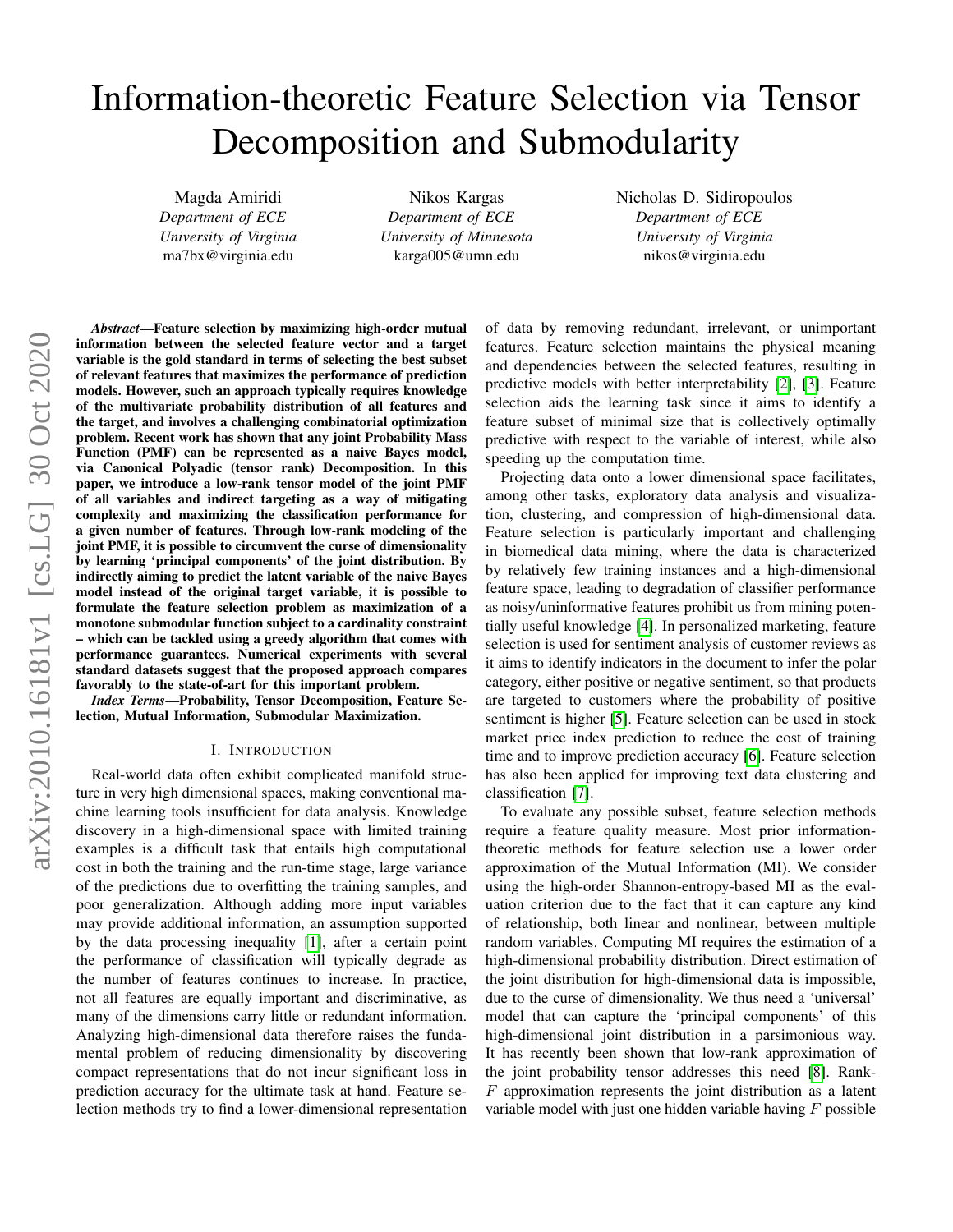states. For large enough but finite  $F$  the latter model is universal – it can represent *any* joint distribution of categorical variables. In this paper, we propose a novel dimensionality reduction framework that incorporates a low-rank model of the joint distribution, which affords disciplined subset selection through maximization of a monotone submodular function. The latter optimization is amenable to greedy solution with performance guarantees.

#### II. PRELIMINARIES

#### *A. Canonical Polyadic Decomposition*

Tensors provide a natural representation for massive multidimensional data. An N-way tensor  $\mathcal{X} \in \mathbb{R}^{I_1 \times I_2 \times \cdots \times I_N}$  is a multidimensional array whose elements are indexed by N indices. The number of free parameters in the tensor  $X$ ,  $\prod_{n=1}^{N} I_n$ , grows exponentially with N, a problem known as the *curse of dimensionality* (CoD). Any tensor  $X$  can be decomposed as a sum of  $F$  rank-1 tensors as

$$
\mathcal{X} = \sum_{f=1}^F \mathbf{\lambda}(f) \mathbf{A}_1(:,f) \circ \mathbf{A}_2(:,f) \circ \cdots \circ \mathbf{A}_N(:,f),
$$

where  $\lambda \in \mathbb{R}^F$ ,  $\mathbf{A}_n \in \mathbb{R}^{I_n \times F}$ ,  $\mathbf{A}_n(:,f)$  denotes the f-th column of matrix  $A_n$ , and  $\circ$  denotes the outer product (see Figure [1\)](#page-1-0). We use the notation  $\mathcal{X} = [\![\boldsymbol{\lambda}, \boldsymbol{\mathbf{A}}_1, \dots, \boldsymbol{\mathbf{A}}_N]\!]$  to denote the decomposition.



Fig. 1. CPD model of a 3-way tensor with  $F$  components.

A particular element of the tensor is given by

$$
\mathcal{X}(i_1,i_2,\ldots,i_N)=\sum_{f=1}^F \lambda(f) \prod_{n=1}^N \mathbf{A}_n(i_n,f).
$$

The vectorized form of X can be expressed as  $\text{vec}(\mathcal{X}) =$  $(\odot_{n=1}^{N} A_n) \lambda$ , where  $\odot$  denotes the Khatri-Rao product and  $(\bigcirc_{n=1}^{N} \mathbf{A}_n) = \mathbf{A}_N \bigcirc \cdots \bigcirc \mathbf{A}_1$ . We can express the mode $n$  matrix unfolding which is a concatenation of all mode*n* 'fibers' of the tensor as  $\mathcal{X}^{(n)} = (\bigcirc_{k \neq n} \mathbf{A}_k) \text{diag}(\boldsymbol{\lambda}) \mathbf{A}_n^T$ , where  $diag(\lambda)$  denotes the diagonal matrix with the elements of vector  $\lambda$  on its diagonal. When the number of rank-1 components is minimal, F is called the rank of  $X$ , and the decomposition is called *Canonical* Polyadic Decomposition (CPD), also known as PARAFAC or CANDECOMP [\[9\]](#page-6-8). If the tensor can be well approximated by a low-rank CPD model, the CoD is alleviated as the number of free parameters drops to  $O(NIF)$ .

#### *B. Tensor Modeling of joint PMFs*

Let  $Y$  be a random variable we wish to infer based on at most N features  $X_V = \{X_1, \ldots, X_N\}$ , where  $V :=$  $\{1, \ldots, N\}$ , also called ground set. The joint Probability Mass



<span id="page-1-4"></span><span id="page-1-3"></span>Fig. 2. Latent variable-naive Bayes model. Fig. 3.  $X_1$   $\perp \!\!\! \perp$   $Y, X_2$   $\perp \!\!\! \perp$  $Y, \{X_1, X_2\} \not\perp\!\!\!\perp Y$ .

Function (PMF)  $P_{X_V, Y}$ , of  $X_V, Y$ , can be represented by a probability tensor  $X$  where the size of each dimension is equal to the alphabet size  $I_1, \ldots, I_{N+1}$  of the corresponding variable and the indexed elements represent the probability of the particular realization i.e.,  $\mathcal{X}(i_1, i_2, \ldots, i_{N+1})$  =  $P_{X_V, Y}(i_1, i_2, \ldots, i_{N+1})$ . Every tensor X admits a CPD of finite rank and thus we can always express the joint PMF of  $X_V, Y$  using a non-negative CPD model

<span id="page-1-1"></span>
$$
\mathcal{X}(i_1,\ldots,i_{N+1}) = \sum_{f=1}^{F} \lambda(f) \prod_{n=1}^{N+1} \mathbf{A}_n(i_n,f),
$$
 (1)

for high enough  $F$  [\[8\]](#page-6-7). Equation [\(1\)](#page-1-1) shows that every joint PMF admits a naive Bayes model *interpretation* with bounded F. The naive Bayes model assumes that there is a hidden random variable Z taking F values, such that given  $Z = f$ the random variables  $X_V, Y$  are conditionally independent i.e.,

<span id="page-1-2"></span><span id="page-1-0"></span>
$$
P_{X_V,Y}(i_1,\ldots,i_{N+1}) = \sum_{f=1}^{F} P_Z(f) P_{X_V,Y|Z}(i_1,\ldots,i_{N+1}|f)
$$
  
= 
$$
\sum_{f=1}^{F} P_Z(f) P_{Y|Z}(i_{n+1}|f) \prod_{n=1}^{N} P_{X_n|Z}(i_n|f).
$$
 (2)

By variable matching between Equations [\(1\)](#page-1-1) and [\(2\)](#page-1-2) and upon defining  $\mathbf{A}_n(i_n, f) := P_{X_n|Z}(i_n|f)$ , for  $n = 1, ..., N$ ,  ${\bf A}_{N+1}(i_{N+1}, f) := P_{Y|Z}(i_{N+1}|f)$  and  ${\bf \lambda}(f) := P_Z(f)$ , we can see that the naive Bayes model can be represented by a non-negative CPD model  $\mathcal{X} = [\![\boldsymbol{\lambda}, \boldsymbol{\mathbf{A}}_1, \dots, \boldsymbol{\mathbf{A}}_{N+1}]\!]$  with the constraints that matrices  $A_n$  are column-stochastic, and  $1^T \lambda = 1$  [\[8\]](#page-6-7), [\[10\]](#page-6-9). The observed data (so-called 'manifest' variables) are generated through an unknown mapping expressed by the conditional distributions  $P_{X_n|Z}, P_{Y|Z}$  and the prior distribution of the hidden variable  $P_Z$ . This model is also known as mixture of unigrams or latent class model and has been applied in many applications such as topic modeling [\[11\]](#page-6-10), clustering [\[12\]](#page-6-11) and crowdsourcing [\[13\]](#page-6-12). In conclusion, *any* joint PMF can be represented by a latent variable model with just one hidden variable having  $F$  possible states and therefore admits a non-negative CPD of bounded rank. Employing this model, we can alleviate the CoD by focusing on 'principal components' of the joint distribution.

# *C. Mutual Information and Submodularity*

The Shannon entropy of a random variable  $X$  is defined as  $H(X) = -\sum_{x} P_X(x) \log P_X(x)$  and it measures the amount of uncertainty in  $X$ . Given a second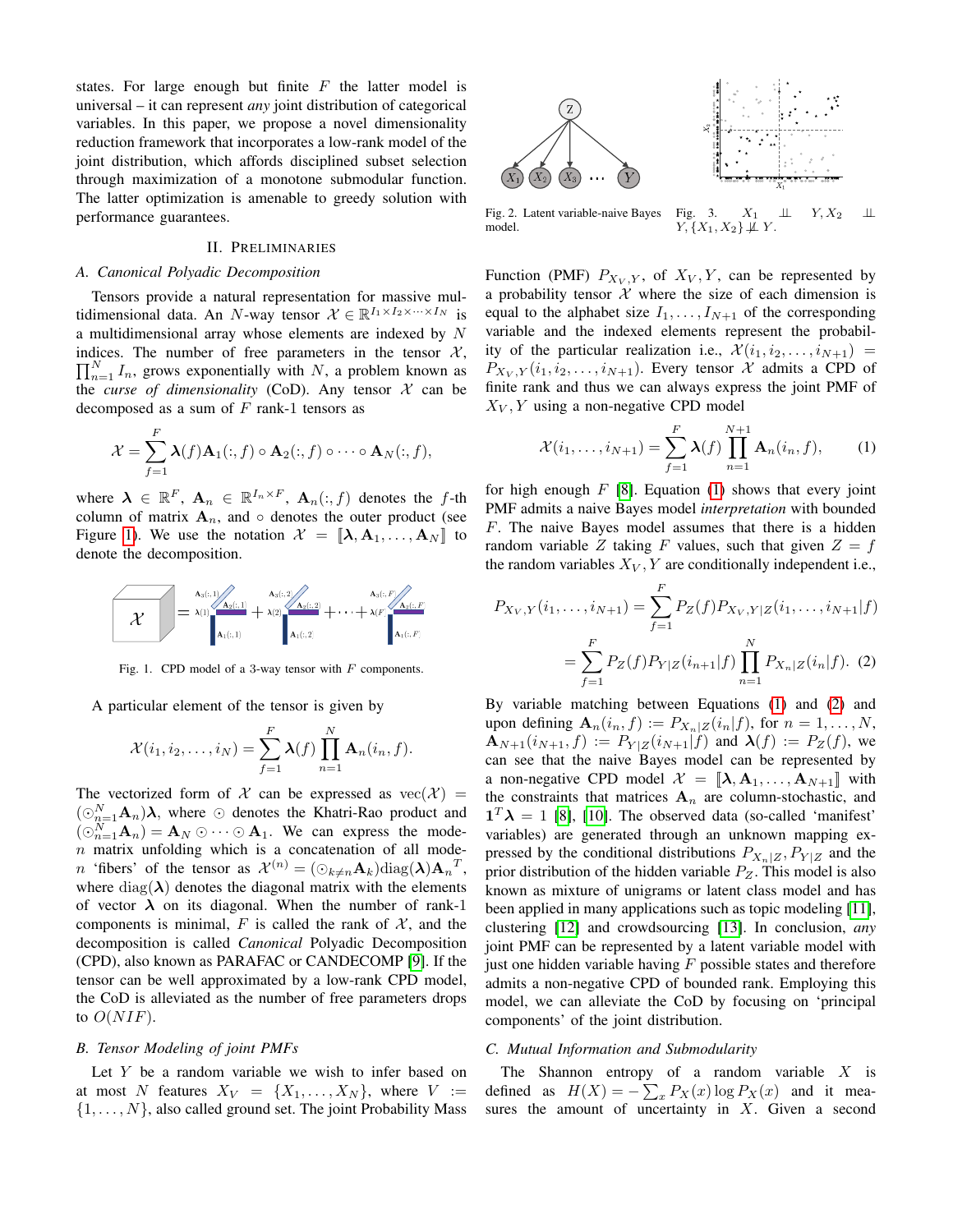variable  $Y$ , we can quantify the uncertainty in  $X$  after  $Y$  has been observed using the conditional entropy  $H(X|Y) = -\sum_{x,y} P_{X,Y}(x,y) \log P_{X|Y}(x|y)$ . The Mutual Information (MI) between two random variables  $X$  and  $Y$ is defined as

$$
I(X;Y) = \sum_{x,y} P_{X,Y}(x,y) \log \frac{P_{X,Y}(x,y)}{P_X(x)P_Y(y)},
$$

and measures how far the variables  $X, Y$  are from being independent. Alternatively, we can view MI as  $I(X; Y) =$  $H(Y) - H(Y|X)$ , which allows us to interpret MI as the reduction of the uncertainty about  $Y$  when we are provided with knowledge of  $X$ . MI is symmetric in its arguments:  $I(X;Y) = I(Y;X) = H(X) - H(X|Y)$ . Given the joint PMF  $P_{X_V, Y}$  of  $X_V = \{X_1, X_2, \ldots, X_N\}$  and Y, we consider the *high-order mutual information* between a subset of features  $X_S$ ,  $S \subseteq V$  and the variable Y

$$
f(S) = I(X_S; Y) = H(X_S) - H(X_S|Y),
$$

which quantifies the expected reduction of uncertainty about  $Y$  upon revelation of  $X_S$ . According to the non-decreasing property of MI, adding extra variables increases joint entropy, decreases conditional entropy, and increases information:  $I(X_S; Y) \leq I(X_V; Y)$ . MI has been successfully employed in many feature selection methods due to the fact that it can capture complex relationships between the features and the target variable. However, selecting the optimal subset of features of cardinality  $K$  that maximizes the high-order mutual information is known to be NP-hard [\[14\]](#page-6-13). Additionally, the calculation of high-order mutual information requires a reliable estimate of the joint probability distribution.

It has been shown that in the special case where the features are independent given the target variable Y (which is a very restrictive and unrealistic assumption in practice),  $f$  is monotone submodular [\[15\]](#page-6-14), [\[16\]](#page-6-15). Submodular functions comprise a class of set functions  $f: 2^V \to \mathbb{R}$  that satisfy the diminishing returns property

$$
f(A \cup \{x\}) - f(A) \ge f(B \cup \{x\}) - f(B)),
$$

 $\forall A \subseteq B \subseteq V$  and  $x \in V \setminus B$ . This property states that adding an element to a smaller set results to larger increase in  $f$  than adding it to a larger set. Moreover, if  $f(A \cup \{x\}) \ge f(A)$ ,  $\forall A \subseteq V$  holds, the function is monotone submodular. [\[17\]](#page-6-16) showed that the problem of maximizing a monotone submodular function  $f$  subject to a cardinality constraint can be approximated with a constant factor  $1 - \frac{1}{e}$  performance guarantee to the optimal solution of the NP-hard optimization problem using a simple greedy algorithm. Submodularity can be further exploited to accelerate the greedy implementation, leading to an algorithm called lazy greedy with almost linear time complexity [\[18\]](#page-6-17).

## III. PROBLEM FORMULATION

Given a dataset  $\mathcal{D} = {\mathbf{x}_i, y_i}_{i=1}^M$ , of M realizations of the random variables  $X_V = \{X_1, X_2, \ldots, X_N\}$  (features) and the target variable  $Y$  (label), we wish to infer a good subset  $S \subseteq V$  of features within a budget,  $|S| \leq K$  that best predicts Y . Ideally, K is the *intrinsic* dimension of the dataset – the minimum number of variables that carry sufficient information for accurately predicting the target variable Y. Intrinsic dimension can be alternatively viewed as the size of smallest feature-subset after which the MI between this subset and the target variable stops increasing. Initially, we formulate feature selection as an optimization problem by maximizing the MI between the features  $X<sub>S</sub>$  and the target variable Y,

<span id="page-2-0"></span>
$$
\underset{S \subseteq V, |S| \le K}{\operatorname{argmax}} f(S). \tag{3}
$$

Instead of ranking each variable  $X_n$  independently of the rest, this multivariate approach, which utilizes the high-order mutual information, evaluates features according to their joint information power, enabling us to detect redundant features. Feature interaction is significant in view of the fact that groups of several features acting simultaneously may be relevant, but not the individual features alone. In Figure [3](#page-1-3) features  $X_1, X_2$ constitute an interaction group – a set of features that appear to be irrelevant or weakly relevant with the class  $Y$  individually, but if considered jointly, they correlate to the class. However, the number of candidate subsets is  $\binom{N}{K}$ , thus an exhaustive search is too costly and practically prohibitive even for a medium feature set size K.

Instead of solving optimization problem [\(3\)](#page-2-0), we propose an intuitive and more efficient alternative approach. Since *every* joint distribution admits a latent variable - naive Bayes representation, via the CPD, we take an indirect path for determining the most informative features, through the latent variable Z. We propose using the mutual information as a metric to identify the subset of the 'manifest' variables that can best identify the operational principal component of the distribution, or in other words, to best predict the latent variable  $Z$  in the CPD model. The graphical model implies a dependence of the label Y on the observed variable  $X_n$ through the latent variable  $Z$ . Given  $Z$ , the features and the label Y become conditionally independent, hence if we predict  $Z$  from the features, predicting  $Y$  from  $Z$  is a simple task.

In lieu of the initial  $I(X_S; Y)$  maximization approach, we therefore propose solving the surrogate problem of selecting features by maximizing the MI between the selected features and the latent variable Z, i.e.,

$$
\underset{S \subseteq V, |S| \le K}{\text{argmax}} g(S), \text{ where}
$$
\n
$$
g(S) = I(X_S; Z) = \sum_{x_S, z} P_{X_S, Z}(x_S, z) \log \frac{P_{X_S, Z}(x_S, z)}{P_{X_S}(x_S) P_Z(z)}.
$$

Employing a CPD model for the joint PMF  $P_{X_V, Y}$ , feature selection can be equivalently described as dropping out all but an optimal subset  $S$  of  $K$  edges tied to the  $N$  features (Fig. [2\)](#page-1-4). In terms of the CPD model, this means choosing a representative subset of factor matrices  ${A_S} \subset {A_V}$  to form the reduced CPD model  $\mathcal{X}' = [\![\mathbf{\lambda}, \{\mathbf{A}_S\}, \mathbf{A}_{N+1}]\!]$ .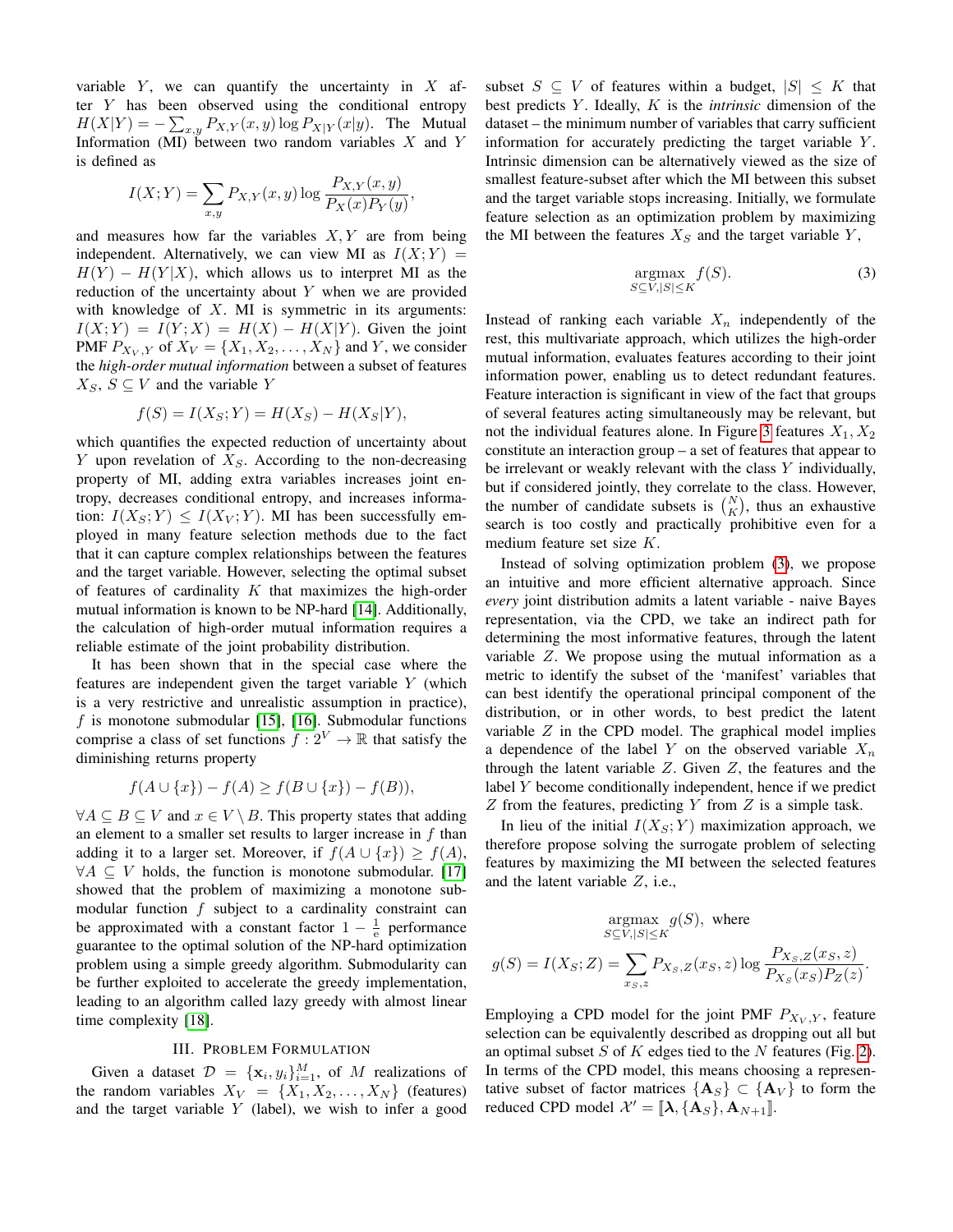Claim 1

$$
g(S) - \text{const} \le f(S) \le g(S),
$$

where const = 
$$
I(X_V; Z|Y) = I(X_V; {Z, Y}) - I(X_V; Y)
$$
.

**Proof:** Given  $X_s, Y$ , and Z, the conditional mutual information is defined as  $I(X_S;Z|Y) = I(X_S;\{Z,Y\})$  –  $I(X_S; Y)$ . From the definition of the conditional MI and the latent variable model, for which it holds that  $I(X_S; Y|Z) =$ 0, we get the following:

$$
I(X_S; Y) = I(X_S; \{Y, Z\}) - I(X_S; Z|Y)
$$
  
=  $I(X_S; Z) - I(X_S; Z|Y)$ .

Since MI is always non-negative, we get that  $I(X_S; Z|Y) \geq$ 0 and thus  $I(X_S; Y) \leq I(X_S; Z)$ , which means that our algorithm involves maximizing an upper bound of the direct approach. Furthermore, by the non-decreasing property of MI, we get that  $I(X_S; Z|Y) \leq I(X_V; Z|Y)$ , and it holds that

$$
I(X_S; Z) - I(X_V; Z|Y) \leq I(X_S; Y) \leq I(X_S; Z) \Leftrightarrow
$$
  
\n
$$
I(X_S; Z) - \text{const} \leq I(X_S; Y) \leq I(X_S; Z) \Leftrightarrow
$$
  
\n
$$
g(S) - \text{const} \leq f(S) \leq g(S),
$$
  
\nwhere const =  $I(X_V; Z|Y) = I(X_V; \{Z, Y\}) - I(X_V; Y).$ 

The double inequality shows that we are maximizing a surrogate function that is a constant band-gap away from the desired function. Intuitively, when the conditional entropy  $H(Y|Z)$  is small, the band-gap is small.

Like the original problem, the proposed alternative is NPhard. The reason we propose it, however, is two-fold: first, given  $Z$ , all the  $X$ 's become irrelevant as far as  $Y$  is concerned; and the above surrogate optimization problem where we aim to predict  $Z$  involves the maximization of a monotonic submodular reward function subject to a cardinality constraint [\[15\]](#page-6-14), [\[16\]](#page-6-15), which is not the case when our aim is to predict Y directly from the regressors. Monotone submodular maximization subject to a cardinality constraint enjoys  $1-\frac{1}{e}$  approximation guarantee to the optimum solution, while simultaneously retaining extremely fast optimization [\[18\]](#page-6-17).

#### IV. ALGORITHM DESCRIPTION

The proposed feature selection process, called Greedy Submodular Monotone optimization using CPD (GSM-CPD), consists of four steps, namely, PMF estimation of all variables, subset generation, MI evaluation and subset selection.

#### *A. PMF Estimation*

In the first step, our algorithm utilizes a rank- $F$  approximation of the empirical joint PMF tensor  $\mathcal{X}$ , computed using Kullback-Leibler (KL) divergence as the fitting criterion. The empirical probability tensor, which is typically sparse, is formed by computing how often an event (a realization of the feature vector) occurred in the training set. The rank- $F$  approximation of the joint PMF captures the  $F$  principal components of the distribution and is essential for the MI Algorithm 1 PMF Estimation

<span id="page-3-0"></span>**Input:** Empirical PMF:  $\hat{\mathcal{X}}$ , 'Signal Rank' F Output:  $\mathcal{X} = [\![ \boldsymbol{\lambda}, \mathbf{A}_1, \dots, \mathbf{A}_N ]\!]$ 1: Initial guess  $\mathcal{X} = [\![\boldsymbol{\lambda}, \boldsymbol{\mathbf{A}}_1, \dots, \boldsymbol{\mathbf{A}}_N]\!]$ 2:  $\mathcal{Y} \leftarrow \mathcal{X}/\llbracket \lambda, \mathbf{A}_1, \ldots, \mathbf{A}_N \rrbracket$ 3: while termination condition not met do 4: for all  $f$  do 5:  $\lambda(f) \leftarrow \lambda(f)\hat{\mathcal{Y}} \times_1 \mathbf{A}_1(:, f) \cdots \times_N \mathbf{A}_N(:, f)$ <br>6: **end for** 6: end for 7: for all  $n$  update in parallel 8:  $\mathbf{A}_n \leftarrow \mathbf{A}_n * \text{MTTKRP}(\hat{\mathcal{Y}}, \{\mathbf{A}_n\}_{n=1}^N, n)$ 9: end for 10:  $\widehat{\mathcal{Y}} \leftarrow \widehat{\mathcal{X}} / [\![ \boldsymbol{\lambda}, \mathbf{A}_1, \dots, \mathbf{A}_N ]\!]$ 11: end while 12:  $\mathcal{X} \leftarrow [\![\boldsymbol{\lambda}, \mathbf{A}_1, \ldots, \mathbf{A}_N]\!]$ 

calculation process, which serves to evaluate the quality of the selected feature set S. Defining KL divergence between two probability tensors  $\mathcal X$  and  $\mathcal Y$  as

$$
D_{KL}(\mathcal{X}||\mathcal{Y}) := \sum_{i_1,\ldots,i_N} \mathcal{X}(i_1,\ldots,i_N) \log \frac{\mathcal{X}(i_1,\ldots,i_N)}{\mathcal{Y}(i_1,\ldots,i_N)},
$$

we propose solving the following optimization problem

$$
\min_{\mathbf{\lambda}, \mathbf{A}_1, ..., \mathbf{A}_N} \mathrm{D}_{\mathrm{KL}}\left(\widehat{\mathcal{X}}\|\|\mathbf{\lambda}, \mathbf{A}_1, ..., \mathbf{A}_N\|\right)
$$
\nsubject to  $\mathbf{\lambda} \geq \mathbf{0}, \mathbf{1}^T \mathbf{\lambda} = 1$ ,  
\n $\mathbf{A}_n \geq \mathbf{0}, n = 1...N$ ,  
\n $\mathbf{1}^T \mathbf{A}_n = \mathbf{1}^T, n = 1, ..., N$  (4)

by employing the Expectation Maximization (EM) algorithm as described in [\[19\]](#page-6-18) and [\[20\]](#page-6-19). At each iteration, EM updates the factors simultaneously, making the algorithm easily parallelizable. The exact updates for  $\lambda$ ,  $A_n$  are shown in Algorithm [1.](#page-3-0) Notation  $\times_n$  stands for the *n*-mode product of a tensor with a matrix, MTTKRP denotes the  $n$ -mode matricized tensor times Khatri-Rao product, and / stands for element-wise division. Note that the complexity of this operation is  $\mathcal{O}(M)$ . Here, M denotes the number of samples which is approximately equal to the non-zero elements of tensor  $\mathcal X$ .

Determining the rank F of tensor  $\mathcal X$  is an NP-hard problem [\[21\]](#page-6-20). Essentially, instead of detecting the exact rank, we are interested in fitting a model that has 'meaningful' number of components – the useful 'signal rank', which is determined by cross-validation techniques. The per iteration complexity of the algorithm is dominated by the  $\lambda$ -update, which is of  $\mathcal{O}(MF)$  complexity, and by each  $\mathbf{A}_n$ -update, which is also  $\mathcal{O}(MF)$  complexity.

#### *B. Incremental Greedy Feature Selection*

After fitting a low-rank CPD model to the empirical PMF, we employ a forward greedy algorithm (Alg. [2\)](#page-4-0) for the problem of subset selection, i.e,  $\max_{S \subseteq V, |S| \leq K} g(S)$ . During the subset generation procedure, candidate feature subsets are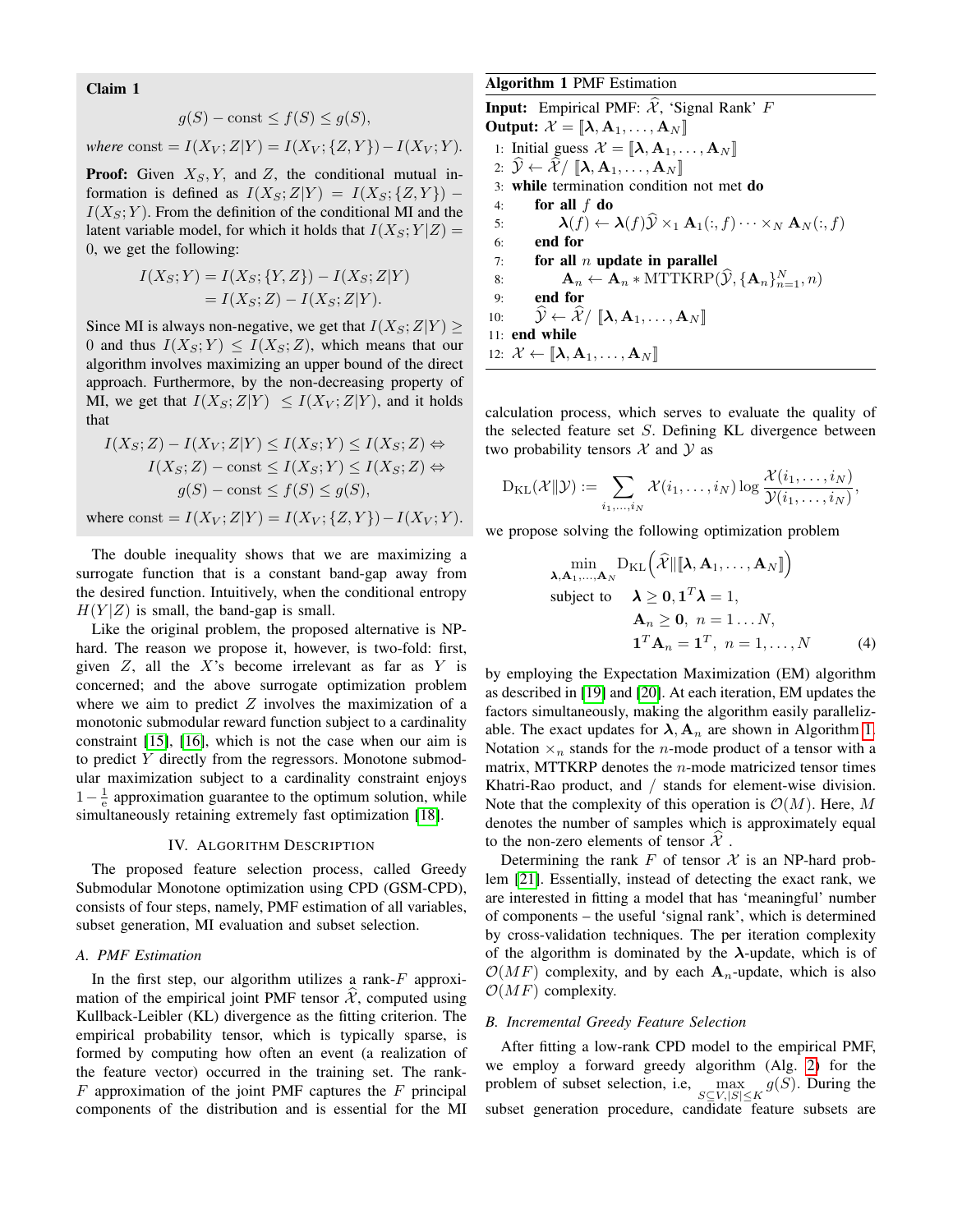## Algorithm 2 Incremental Greedy Feature Selection

<span id="page-4-0"></span>**Input:**  $K$ : Number of features;  $\mathcal{X}$ : Joint PMF tensor **Output:** S: Estimated subset of features

1:  $V = \{1, 2, \ldots, N\}$ 2:  $S = \emptyset$ 3: while  $|S| < K$  do 4: for all  $s \in V \setminus S$  do 5:  $MI(s) = I(X_{S \cup s}; Z)$ 6: end for 7:  $s_i \leftarrow$  feature with maximum MI 8:  $S \leftarrow \{S \cup s_i\}$ 9: end while

generated for evaluation based on the MI. Starting with an empty set  $S = \emptyset$ , the algorithm incrementally builds a solution. At iteration  $i$ , it selects the feature  $s_i$  that improves the current solution the most, according to information gain

$$
s_i = \underset{s \in V \backslash S}{\operatorname{argmax}} \ I(X_{S \cup \{s\}}; Z) - I(X_S; Z),
$$

and adds it to the current set  $S \leftarrow S \cup \{s_i\}$ . The process of subset generation and evaluation is repeated until  $|S| = K$ . The output of the greedy algorithm is always a set  $S$  such that

$$
I(X_S; Z) \ge \left(1 - \frac{1}{e}\right) I(X_{S^*}; Z),
$$

where  $S^*$  is the optimal solution i.e., the set maximizing  $g(S)$ among all size- $K$  sets. Without loss of generality, assume that at iteration  $k \leq K$ ,  $X_S = \{X_1, X_2, \ldots, X_k\}$ . We can evaluate the MI between  $X_S$  and the latent variable  $Z$  as

$$
I(X_S; Z) = \sum_{x_S, z} P_{X_S, Z}(x_S, z) \log \frac{P_{X_S, Z}(x_S, z)}{P_{X_S}(x_S) P_Z(z)}
$$
  
=  $\mathbf{1}^T \left[ (\odot_{n=1}^k \mathbf{A}_n) \text{diag}(\mathbf{\lambda}) * \log \frac{(\odot_{n=1}^k \mathbf{A}_n) \text{diag}(\mathbf{\lambda})}{[(\odot_{n=1}^k \mathbf{A}_n) \mathbf{\lambda}] \circ \mathbf{\lambda}} \right] \mathbf{1},$ 

where ∗ indicates the matrix Hadamard product and the logarithm is computed element-wise. In case of large  $k$  the above computation is prohibitive. It can be simplified using the fact that under the naive Bayes model, MI is given by

$$
I(X_S; Z) = H(X_S) - H(X_S|Z) = H(X_S) - \sum_{n=1}^{K} H(X_n|Z).
$$

In terms of the CPD factors, the joint entropy of  $X<sub>S</sub>$  is given by

$$
H(X_S) = -\sum_{x_S} P_{X_S}(x_S) \log P_{X_S}(x_S)
$$
  
= 
$$
-\sum_{i_1,\dots,i_K} \chi(i_1,\dots,i_k) \log \chi(i_1,\dots,i_k)
$$
  
= 
$$
-\mathbf{1}^T \left[ (\odot_{n=1}^K \mathbf{A}_n) \mathbf{\lambda} * \log(\odot_{n=1}^K \mathbf{A}_n) \mathbf{\lambda} \right] \mathbf{1},
$$

and the conditional entropy for each variable  $X_n$  is given by

$$
H(X_n|Z) = -\sum_{x_n,z} P_{X_n,Z}(x_n,z) \log P_{X_n|Z}(x_n|z)
$$
  
= 
$$
-\sum_{i_n,f} \mathbf{A}_n(i_n,f)\lambda(f) \log \mathbf{A}_n(i_n,f)
$$
  
= 
$$
-\mathbf{1}^T [(\mathbf{A}_n \text{diag}(\boldsymbol{\lambda})) * \log \mathbf{A}_n] \mathbf{1}.
$$

Calculating the MI function can be expensive due to the computational bottleneck of the joint entropy, which requires  $I<sup>k</sup>$  evaluations. To overcome this issue, we can take advantage of the fact that  $H(X_S) = -\mathbb{E}[\log P_{X_S}(X_S)]$  to calculate an approximation for this term, by drawing samples from the joint distribution. We randomly sample  $T$  values of the latent variable Z according to its distribution  $\lambda$  and given each value  $f$  we similarly sample from the  $f$ -th column of each factor matrix  $A_n(:, f), \forall n \in S$ . We calculate the probability of this particular realization via the probability tensor  $\mathcal{X}' = [\![\mathbf{\lambda}, \{\mathbf{A}_S\}]\!]$ . After transforming to logarithmic scale, we sum up the observations and we normalize by  $T$  to get the expected value. Note that, in our experiments drawing 1000 − 5000 samples is sufficient for a well approximated joint entropy. The per iteration complexity of the algorithm is determined by the calculation of the joint entropy which is of  $\mathcal{O}(NFT)$  complexity and the conditional entropy computation which is of  $\mathcal{O}(NFI)$  complexity. In total, the complexity of the algorithm is  $O(KNF(T + I)).$ 

## V. EXPERIMENTAL STUDY

Results and Discussion: We conducted experiments on realworld datasets to assess the performance of the proposed GSM-CPD sequential forward feature selection framework against various supervised information-theoretic based feature selection algorithms, that are representative of the state-ofart. See [\[3\]](#page-6-2) for a recent tutorial overview. All datasets are from the UCI machine learning repository [\[22\]](#page-6-21). A summary of the selected datasets is presented on Table [I.](#page-4-1) For each dataset, continuous features are discretized using an equalwidth strategy into 5 bins, while already discrete features, or features with a categorical range are left untouched.

| <b>Datasets</b>                 | N    | М     |                |
|---------------------------------|------|-------|----------------|
| Phishing Websites               | 30   | 2456  | $\mathfrak{D}$ |
| Chess (King-Rook vs. King-Pawn) | 36   | 3196  | $\overline{c}$ |
| Waveform (Version 2)            | 40   | 5000  | 3              |
| Gas Sensor Array Drift          | 128  | 13910 | 3              |
| Semeion                         | 256  | 1593  | 10             |
| Arrhythmia                      | 279  | 452   | 16             |
| <b>MNIST</b>                    | 784  | 80000 | 10             |
| $COLL-20$                       | 1024 | 1440  | 20             |

<span id="page-4-1"></span>TABLE I SUMMARY OF BENCH-MARK DATASETS.

Experimental Settings: Numerous methods have previously been proposed for feature selection. Most MI-based techniques are greedy methods that make use of low dimensional MI quantities due to the difficulty associated with estimating the high dimensional distributions from limited samples. To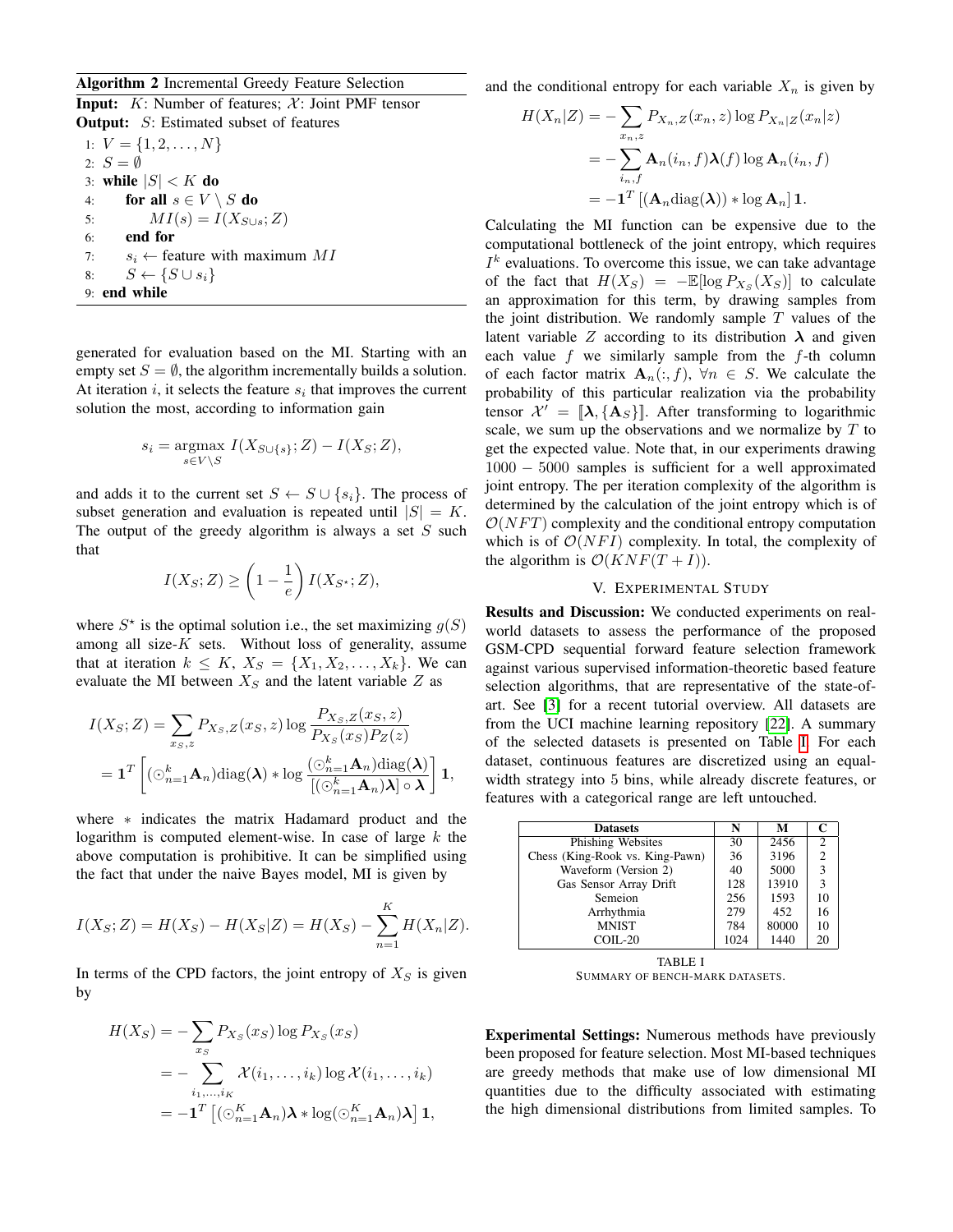

Fig. 4. 1-NN classification accuracy versus the number of selected features.

address this problem recent techniques consider interactions among more than two variables, by estimating/ approximating higher-dimensional mutual information quantities. We selected 4 state-of-the-art information-theoretic feature selection methods (MRMR [\[23\]](#page-6-22), JMIM [\[24\]](#page-6-23), RJMI [\[25\]](#page-6-24), and GlobalFS/iSelect [\[26\]](#page-6-25)), and compared them to our method.

- 1) MRMR: The Maximum Relevance Minimum Redundancy approach is an information-theoretic based method, where  $S$  grows sequentially–one feature is added at a time based on its MI with  $Y$  while minimizing the dependency among the features already selected. MRMR is a greedy algorithm like our method, but with a coarser criterion [\[23\]](#page-6-22).
- 2) JMIM: The Joint Mutual Information Maximization approach employs both the maximum of the minimum' approximation, which is integrated approximation of the relevancy and redundancy, and the joint mutual information between candidate features, selected features and the class, to addresses the problem of overestimation the significance of some features [\[24\]](#page-6-23).
- 3) Rényi-based JMI (Rényi's  $\alpha$ -order based joint MI Maximization): Instead of building upon classic discrete Shannon's information quantities, authors in [\[25\]](#page-6-24) define a multivariate extension of the matrix-based Rényi's  $\alpha$ order joint entropy, the method allows estimating the multivariate MI with repsect to a desired variable  $Y$ , without evaluating the underlying PMF.
- 4) GlobalFS/iSelect: Authors in [\[26\]](#page-6-25) aim to find a set of features that jointly maximizes the mutual information with the class variable by subtracting from the plugin estimator a corrective term based on a  $\chi^2$  statistical test.

The proposed approach, GSM-CPD, is implemented in MATLAB using the Tensor Toolbox [\[27\]](#page-6-26) for tensor operations. For each experiment we split the dataset such that 70% of the data samples is used for training and  $30\%$  for testing,

<span id="page-5-0"></span>and run 10 Monte-Carlo simulations. An appropriate rank F for our model is found using  $5$ -fold cross-validation. For each dataset, we fit CPD models of different ranks,  $F \in \{5, 10, 15, 20, 30\}$ , and choose the one which on average minimizes the misclassification error on the validation set. After extracting the optimal subset  $S$  of features using each method, each subset of features is evaluated in terms of the classification performance of the 1−nearest-neighbor (1−NN) classifier as a conventional way of evaluating supervised feature selection methods. We report the mean classification accuracy of each feature selection method in various numbers of selected features,  $K = 1, \ldots, 50$ . For the four largest datasets, the feature selection process is realized with the following modification. At iteration  $k + 1, k \leq K$ , where the current subset of selected features is  $X_S = \{X_1, X_2, \ldots, X_k\},\$ we remodel the PDF of the subsets  $X_{S\cup\{s\}}, s \in V \setminus S$  of variables and select the one that maximizes the MI.

Figure [4](#page-5-0) depicts the predictive performance using the above feature selection methods followed by the 1−NN classifier as a function of the number of selected features. For each dataset, beginning with only a few features, the selected feature set is gradually grown until reaching 30 or 50 features, depending on the dataset dimensionality. The results demonstrate the superior performance of GSM-CPD as a feature selection strategy. In almost all of the datasets, and especially for MNIST and COIL−20, GSM-CPD has a clear lead compared to the baselines which demonstrates the capability of our algorithm to select the most informative features. It is important to note that, using the proposed method, for datasets Phishing Websites, Chess, Waveform, and Arrhythmia, better performance is achieved utilizing a smaller subset than the maximum  $K$ considered. Therefore, we can design a classifier based on the GSM-CPD selected features without sacrificing accuracy. For the rest of the datasets (Gas Sensor, SEMEION, MNIST, and COIL $-20$ ), the best performance is achieved when using all K